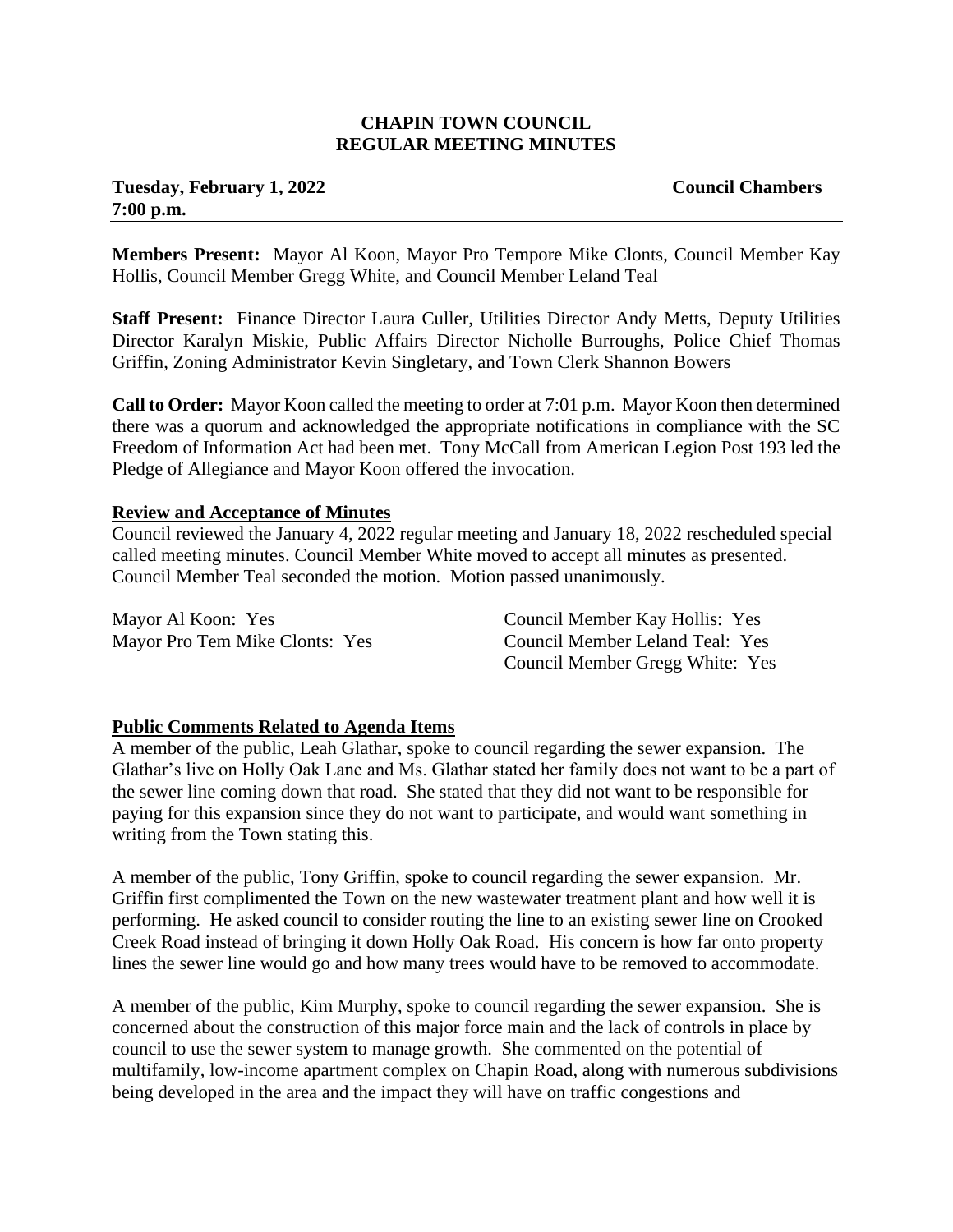infrastructure. She asked council to put provisions in place to help manage growth. Ms. Murphy questioned whether the town had the correct locations of the roads right of way for this force main project, and the possibility that it may be developed on private property. She requested to see the copy of the plans to see where the lines are to be located, possibly before construction begins.

# **Reports**

**Communications Report:** Director Burroughs updated Council on several items, which included:

- 1. Chapin Oyster Roast: March 12, 2022 on Beaufort Street and will go to benefit the Chapin Dog Park
- 2. Chapin Day of Service: April 9, 2022. There will be no Mayor's Prayer breakfast due to COVID-19 concerns, but moving forward with the day of service.
- 3. The Chapin Farmer's Market will kick off in May and will be changed to the  $2<sup>nd</sup>$ Saturdays of the month through October
- 4. The RFP for the trail signage is out now and will hopefully be utilizing local artists to develop signage for the trail at town hall.
- 5. Greater Chapin Community Endowment Foundation's Groundhog Ball will be held at the Cotton Press on Friday February 4, 2022

She also noted that an update for renovations for the old town hall should be ready by the next council meeting, work on the streetscaping project for Beaufort Street continues, the capital project sales tax list of projects for Chapin is due February 8, 2022, and Heart of Chapin Yoga will hold a ribbon cutting on February 22, 2022 at 2:00 p.m. RFP for the unified development ordinance is currently out and interviews are being conducted to fill two open positions on Architectural Review Board and Board of Zoning Appeals.

**Financial Report:** Director Culler reported the general fund revenue as of the end of December 2021 was \$1,885,290. Expenses as of the end of December 2021 were \$1,434,172. An increase in expenses was due to there being 3 payroll periods in December. Revenue exceeded expenses by \$451,118.00. Business License revenue as of the end of January 2022 was \$2,091.00 with more business license renewals to come. The hospitality tax fund YTD is \$1,111,719.00 as of the end of December. The cash balance ARP Fund YTD is \$331,856.00 as of the end of December. The utility fund revenue is \$5,214,860.00 and expenses are \$4,327,991.00 as of the end of December. Revenue exceeded expenses by \$886,869.00. Director Culler noted that the statewide online payment portal for business license renewals would be live on February 2, 2022. She has delayed sending out renewal notices to have them out around the time the portal went live, however, businesses can still mail in or come in to renew business licenses. She noted most businesses would see a slight change in fees due to changes in class schedules. This also required the Town to be revenue neutral, or could not show a gain, as a part of this standardization.

Questions were raised over the increase in overtime (patrol officers) and increase in software costs. Director Culler informed Council that she would check into the increase in software costs. She also noted the increase in overtime in the General Fund was mainly due to the patrol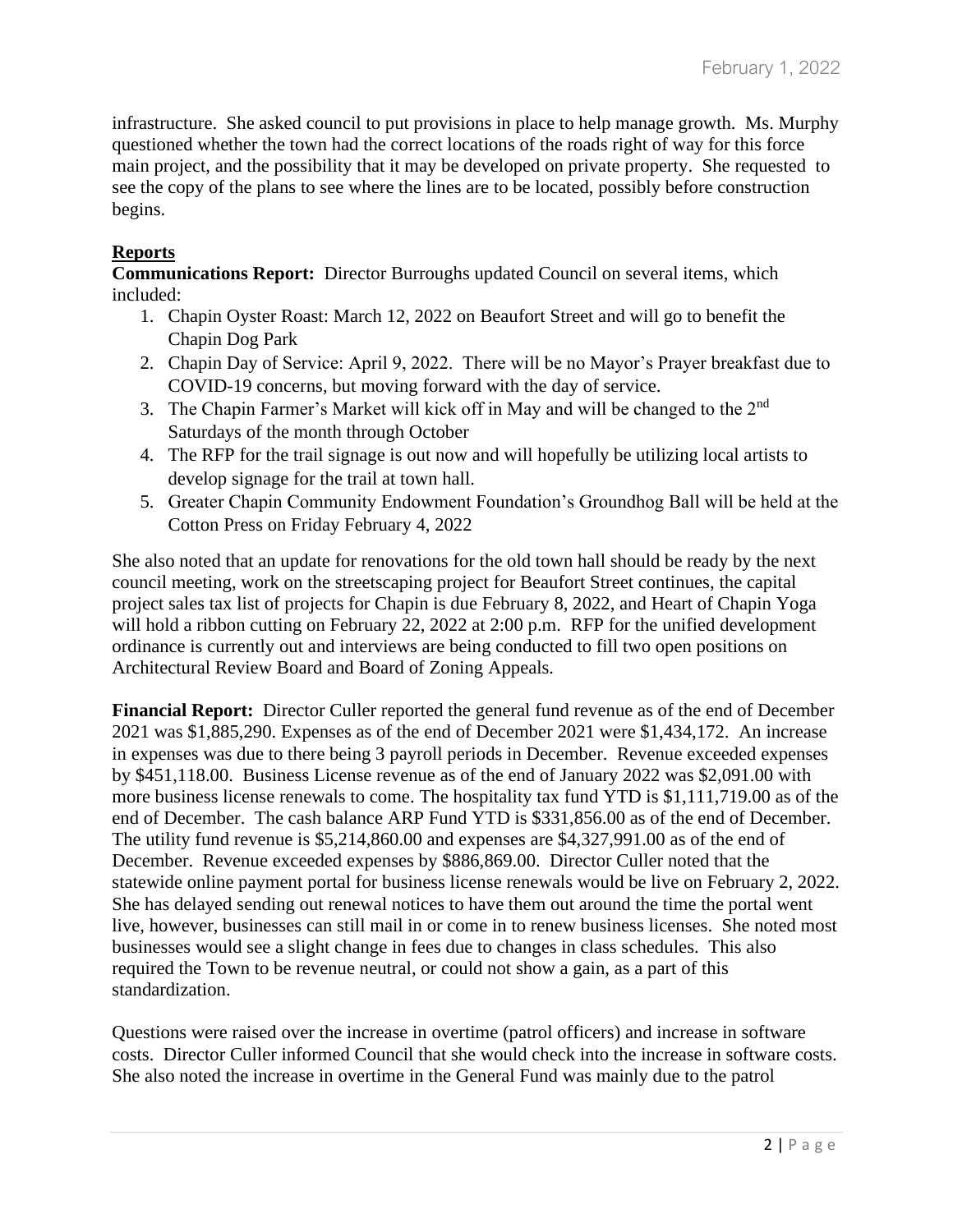officers, who get paid overtime for working over 86 hours in a two week period, and working on holidays.

Council Member Teal expressed concern that this standardization process could cause the Town's revenue to be reduced after losing several businesses in Town. Director Culler explained that the rate schedule was based on the year it was calculated (2020) and that when the Town increased or decreased rates, or changed class schedules for each business (based off of NAICS codes), that the Town remained neutral through the standardization process.

**Police Report:** Chief Griffin updated Council on police department activities. There were 44 offenses, 25 warnings, 6 collisions, 13 tickets, and six arrests for January. Calls for service from Lexington County were at 139, with 71 of those calls being officer initiated. He also clarified for Council that police training in January accounted for most of the overtime accrued. Officer Ryan Galinski was promoted to Captain mid-January and brings 17 plus years of experience to the department. They are currently advertising and interviewing for the open patrol officer position and hopes to have it filled within the month. Chief Griffin also noted that SLED was going to be helping the department with inventory of their evidence room in the coming weeks. A burglary at the Pitt Stop was investigated and warrants are out for the suspects in this case. Newberry County is assisting with that investigation.

**Utilities Report:** Deputy Director Miskie updated Council on several ongoing utility projects:

- 1. A notice to process was signed with Abraham Land Surveying for the Indian Cove Road project and they have completed the survey. Deputy Director Miskie received the completed survey earlier on February 1, 2022 and will update Council when she has gone over the material.
- 2. Final comments were received from Lexington County regarding the Holly Oak Lane sewer encroachment permit and Chris with American Engineering is preparing revisions. There is one additional easement and more site clearing needed than originally planned.
- 3. Town Hall administrative offices renovations has not started yet, and Springhill Construction is currently waiting on permit approvals from Lexington County. Work will begin in the back corner of the utilities department.
- 4. Initial fees and signed water and sewer agreements have been obtained for White Water Subdivision and the utility department has submitted final revisions to the drawings, the engineer is working on revisions, and the sewer agreement has been released to the developer of the Pebblebranch subdivision.
- 5. A letter is pending from SCDHEC for a permit extension for the lagoon closure. It was decided to test the sludge to remain in place. This will help reduce cost on this project due to the increase in sludge hauling prices. Once tests results have been received, DHEC can finalize the permit for the design change.
- 6. Reynaldo Angulaun has been hired for the Town Engineer position. This was an internal hire and advertisement for his previous position will be advertised immediately. Interviews are also being conducted for the Superintendent of Operations position.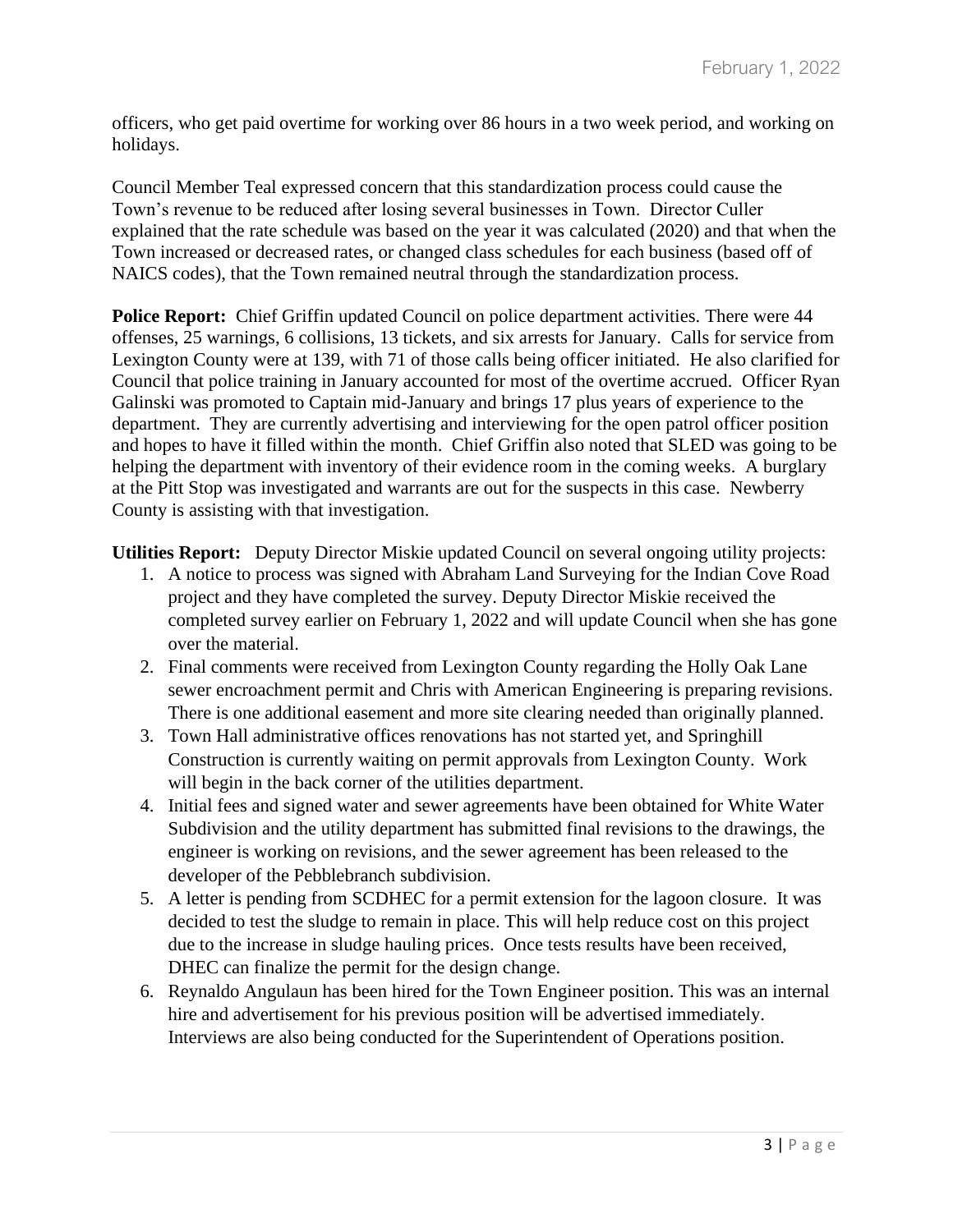## **Old Business**

**Ordinance – Amend Regular Town Council Meetings Date and Time – 2<sup>nd</sup> reading:** Meetings have been on the  $1<sup>st</sup>$  Tuesday of the month at 7:00 p.m. This change would make Town Council meetings on the 3rd Tuesday of the month at 6:00 p.m. Mayor Koon stated this would help with preparing staff reports as well as allowing council to get recent board/commission updates. Mayor Pro Tem Clonts made the motion to approve the  $2<sup>nd</sup>$  reading of ordinance number 001-02-2022 amending the regular town council meetings date and time. Council Member White seconded the motion. Motion passed unanimously.

|                                | Council Member Kay Hollis: Yes  |
|--------------------------------|---------------------------------|
| Mayor Al Koon: Yes             | Council Member Leland Teal: Yes |
| Mayor Pro Tem Mike Clonts: Yes | Council Member Gregg White: Yes |

### **New Business**

**Ordinance – Budget Amendment for FY 2022 to provide funds for the master plan and feasibility study for former school property -1<sup>st</sup> reading: Director Burroughs explained this** master plan and feasibility study would need to be in place to provide funding for development of the former school property. A memo of understanding will be drafted between the Town and the school district, and would give the Town 16 months to complete the study. If the school district receives and offer in that time period, the school district must give the Town a 90-day notice of the sale. She noted that ultimately the Town controls the zoning for this property, but 90 days would give the Town enough time to complete the study. This area includes multiple properties own by the Town, school district, and Lexington County. All of these properties are more marketable given its proximity to town, location, and historical significance. Council Member Teal made the motion to approve  $1<sup>st</sup>$  reading amending the 2022 budget to provide funds for the master plan and feasibility study for the former school property. Council Member White seconded the motion. Motion passed unanimously.

Mayor Al Koon: Yes Mayor Pro Tem Mike Clonts: Yes Council Member Kay Hollis: Yes Council Member Leland Teal: Yes Council Member Gregg White: Yes

**Request for Action: Participation in the Dominion Energy DSM Rate 17 Incentive Lighting Project:** Director Culler explained that Dominion Energy saw the need to update the lighting on the roadway, which would include 79 fixtures located on wooden poles throughout town. The cost of current lighting is anticipated to increase while the cost of LED is anticipated to go down over a 10-year period. Participation in this program would allow Dominion Energy to replace the lights and the Town to pay for them over time. A question was raised about the decorative lighting that already exists, plus the potential for the addition of more decorative lighting. Director Culler stated that is a different process and cost for that was not quoted. Council Member White made the motion to approve the mayor to sign the contract for the Dominion Energy DSM Rate 17 Incentive lighting project. Council Member Teal seconded the motion. Motion passed unanimously.